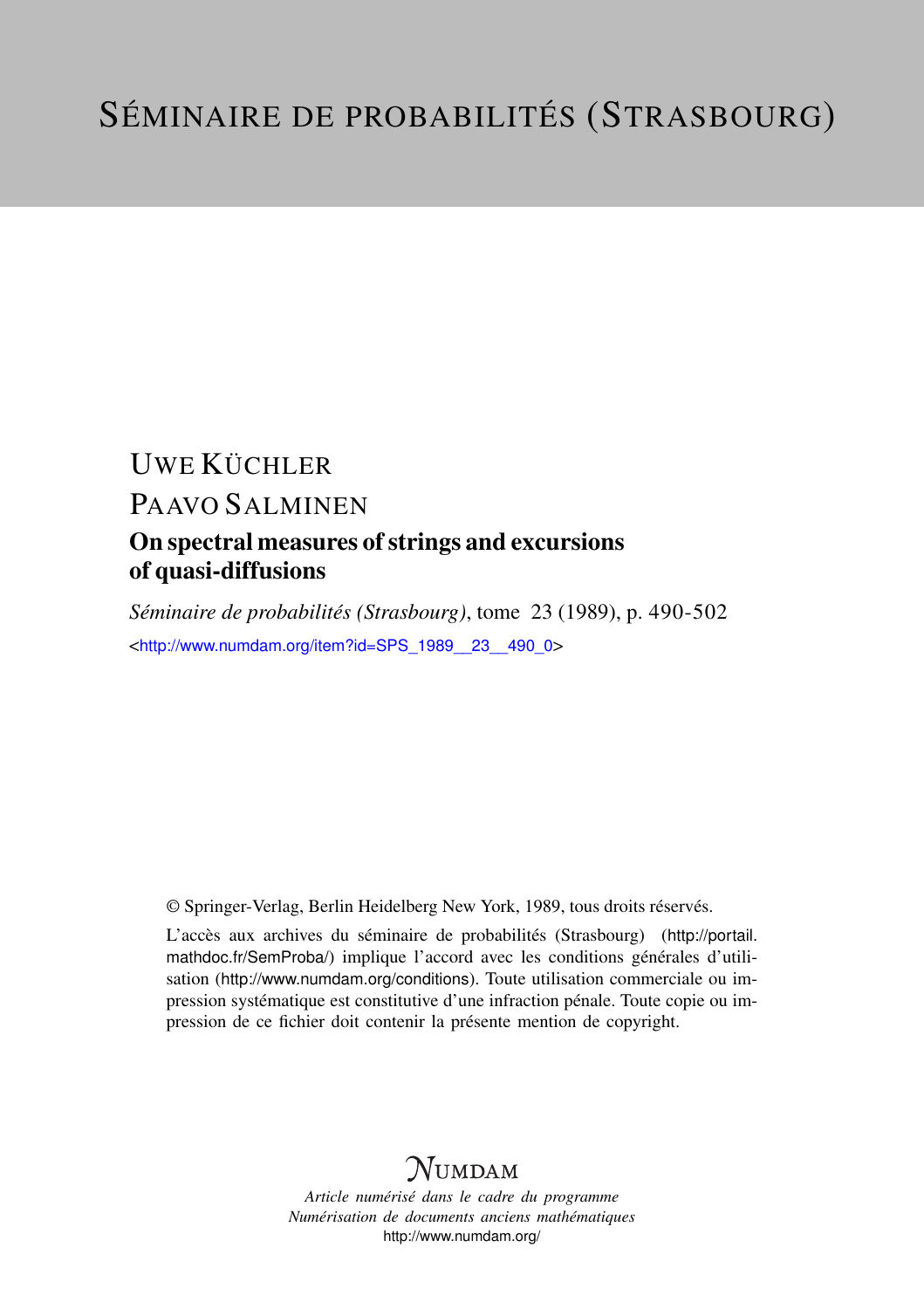## ON SPECTRAL MEASURES OF STRINGS AND EXCURSIONS OF QUASI DIFFUSIONS

by

Uwe Küchler<sup>(1</sup> and Paavo Salminen<sup>(2</sup>)

Keywords: gap diffusion, hitting time, Lévy measure, local time, Ito excursion law AMS classification: 60J60, 34B25

### Abstract

The probabilistic counterpart of the theory of strings is the theory of quasi diffusions. The concept of quasi diffusion (generalised diffusion, gap diffusion) generalises the concept of one-dimensional diffusion in that it does not require the speed measure to be strictly positive. This note focuses on some connections between the spectral theory of strings and the excursion theory of quasi diffusions. The main difference in our approach compared with the previous ones is that we are using Krein's theory for "killed" strings as a primary tool instead of dual strings. It is seen that this approach provides a natural setting for various spectral representations for quasi diffusions. In particular, we discuss representations for first hitting time distributions, Lévy measures of inverse local times, and different quantities connected with the Ito excursion law. We consider also the characterisation problem for inverse local times. In fact, it is seen that this is equivalent with the inverse spectral problem for "killed" strings.

(1 Postal address: Humboldt-Universitat, Department of Mathematics, DDR-1086 Berlin, German Democratic Republic

(2 Research supported partly by a NSERC grant, while the author was visiting the University of British Columbia, Mathematical Department. Postal address: Abo Akademi, Mathematical Institute, SF-20500 Abo, Finland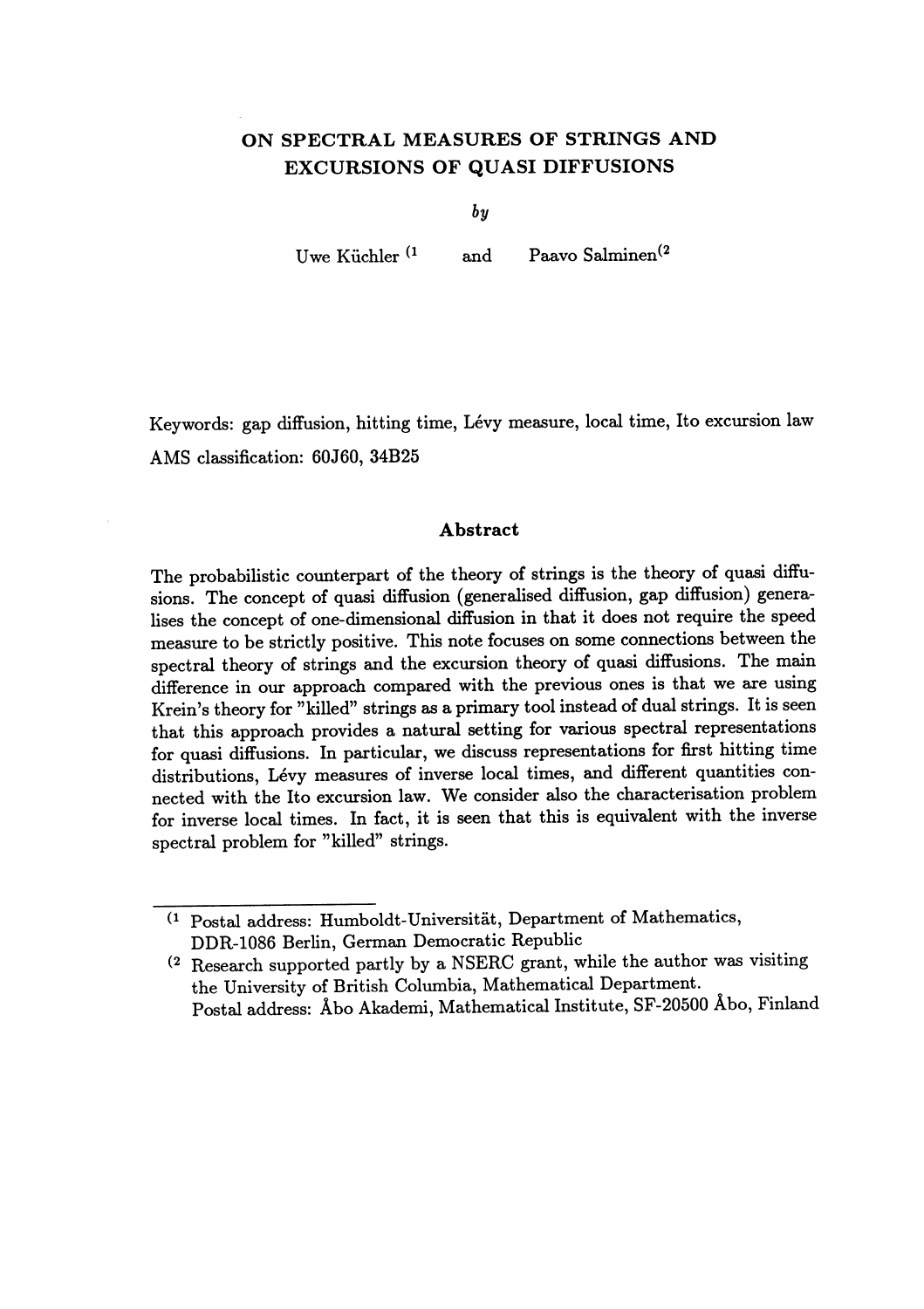#### 1. Introduction

We use Dym, McKean [3] and Kac, Krein [5] as our basic references. The notation is mainly adopted from [3]. References to Krein's original papers can be found in [3] or [5].

Let lmk be a string in the sense of [3] p. 147, and  $X = \{X_t : t \geq 0\}$  the corresponding quasi diffusion. In the singular case  $l + m(l-) = \infty$  the process X is obtained from a Brownian motion  $B$  via a random time change based on the additive functional

$$
\alpha_t := \int_{0-}^{+\infty} L_t(x) dm(x),
$$

where  $(t, x) \rightarrow L_t(x)$  is the jointly continuous version of the local time of B (with the Ito-McKean normalization). In the regular case  $l + m(l-) < \infty$  X is a random time change of a Brownian motion killed when it hits  $l + k$ ,  $0 \le k \le +\infty$ .

The process X is a Hunt process. Its state space is  $E := \text{closure}(I_m)$ , where  $I_m$  is the set of the points of increase of the function m. It is assumed that  $0 \in I_m$ . Recall that in this case  $0$  is always a regular, reflecting point for  $X$ .

The infinitesimal generator, G, of X acting on  $M := L^2([0, l], dm)$  is the generalised second order differential operator  $d^2/dm dx$ . Its domain is a subset of (see [3] p. 151)

$$
\mathbf{D}_{-}(G):=\mathbf{D}_{o}(G)\cap \{f:f^{-}(0)=0\}.
$$

The notation  $\hat{lmk}$  is used for a string, which is defined as  $\hat{lmk}$  but instead of  $D_-(G)$ 

we use

$$
\hat{\mathbf{D}}_{-}(G):=\mathbf{D}_{o}(G)\cap \{f:f(0)=0\}.
$$

For l $\hat{m}k$  it is always assumed that  $m(0) = 0$ . The corresponding quasi diffusion,  $\hat{X}$ , is obtained via a random time change as above using a Brownian motion killed when it hits zero. Therefore, the string  $\hat{lmk}$  is called a killed string.

For the operator G associated with  $lmk$  and  $l\hat{m}k$  we introduce as in [3] p. 162-176 the functions A, D and C. For any complex number  $\omega$  these functions are solutions of the equation  $Gu = -\omega^2 u$ . In particular,  $A(0; \omega) = 1$ ,  $A^-(0; \omega) = 0$ , and  $C(0; \omega) = 0$ ,  $C^-(0; \omega) = 1$ . For  $\omega^2 \in \mathbf{C}^- := \mathbf{C} \setminus [0, +\infty)$ 

(1.1) 
$$
D(0; \omega) = \lim_{x \uparrow l} \frac{kC^+(x; \omega) + C(x; \omega)}{kA^+(x; \omega) + A(x; \omega)}
$$

In fact, in the singular case  $l + m(l-) = \infty$ 

(1.2) 
$$
D(0;\omega) = \lim_{x \uparrow l} \frac{C(x;\omega)}{A(x;\omega)}.
$$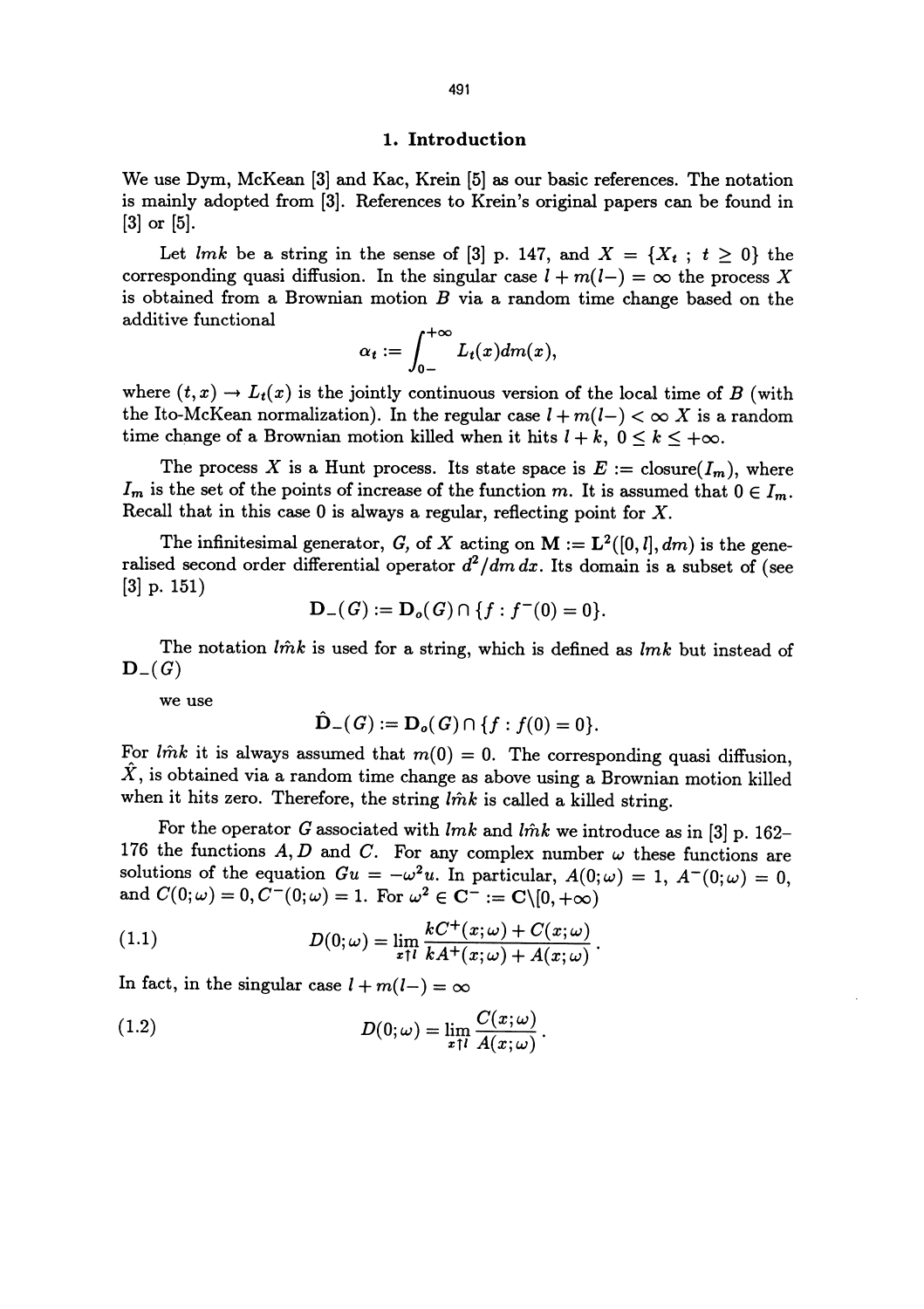Recall also the Wronskians

$$
A^{+} D - A D^{+} = A^{-} D - A D^{-} = 1,
$$
  

$$
C^{+} D - C D^{+} = C^{-} D - C D^{-} = D(0).
$$

The Green functions (w.r.t. the measure induced by the function  $m$ ) for the processes X and  $\hat{X}$  are given by  $(\omega = ib, b > 0)$ 

$$
G_{\omega}(x,y)=\left\{\begin{aligned} A(x;\omega)D(y;\omega) &\quad\text{if }x\leq y,\\ A(y;\omega)D(x;\omega) &\quad\text{if }x\geq y,\end{aligned}\right.
$$

and

$$
\hat{G}_{\omega}(x,y) = \begin{cases} \frac{C(x;\omega)D(y;\omega)}{D(0;\omega)} & \text{if } x \leq y, \\ \frac{C(y;\omega)D(x;\omega)}{D(0;\omega)} & \text{if } x \geq y, \end{cases}
$$

respectively. For  $\omega = ib$ ,  $b > 0$ , the functions  $x \to A(x;\omega)$ ,  $x \to C(x;\omega)$  are increasing, and  $x \to D(x;\omega)$  is decreasing.

In the next section we discuss the relationships of the strings  $lmk$  and  $\hat{lmk}$  to their principal spectral functions ( i.e. Krein's correspondence theorems ). In fact, for killed strings the principal spectral function alone does not determine the string uniquely.

In the third section the principal spectral function of the string  $\hat{lmk}$  is used to derive representations for the first hitting time distributions and Lévy measures of the inverse local times for the process  $X$ . Moreover, a number of representations connected with the Ito excursion law of X are presented.

Spectral representations for the diffusion hitting times have been considered in Kent [7] and [8]. In fact, in [8] Theorem 1.1 the canonical measure is identified with a spectral measure of a killed process. However, the point we want to make here - first transition density, then hitting time distribution, and thirdly Lévy measure of the inverse local time.

Representations for Lévy measures of inverse local times have been considered in Knight [9], Kotani, Watanabe [10] p. 248 , and [11]. In [10] and [11] the discussion is based on the concept of dual string (see [3] p. 622), and not on the properties of killed strings. Also in [9] the solution of the characterization problem is obtained without explicit use of killed strings. It is seen below that the spectral theory of killed strings is a natural setting for this problem.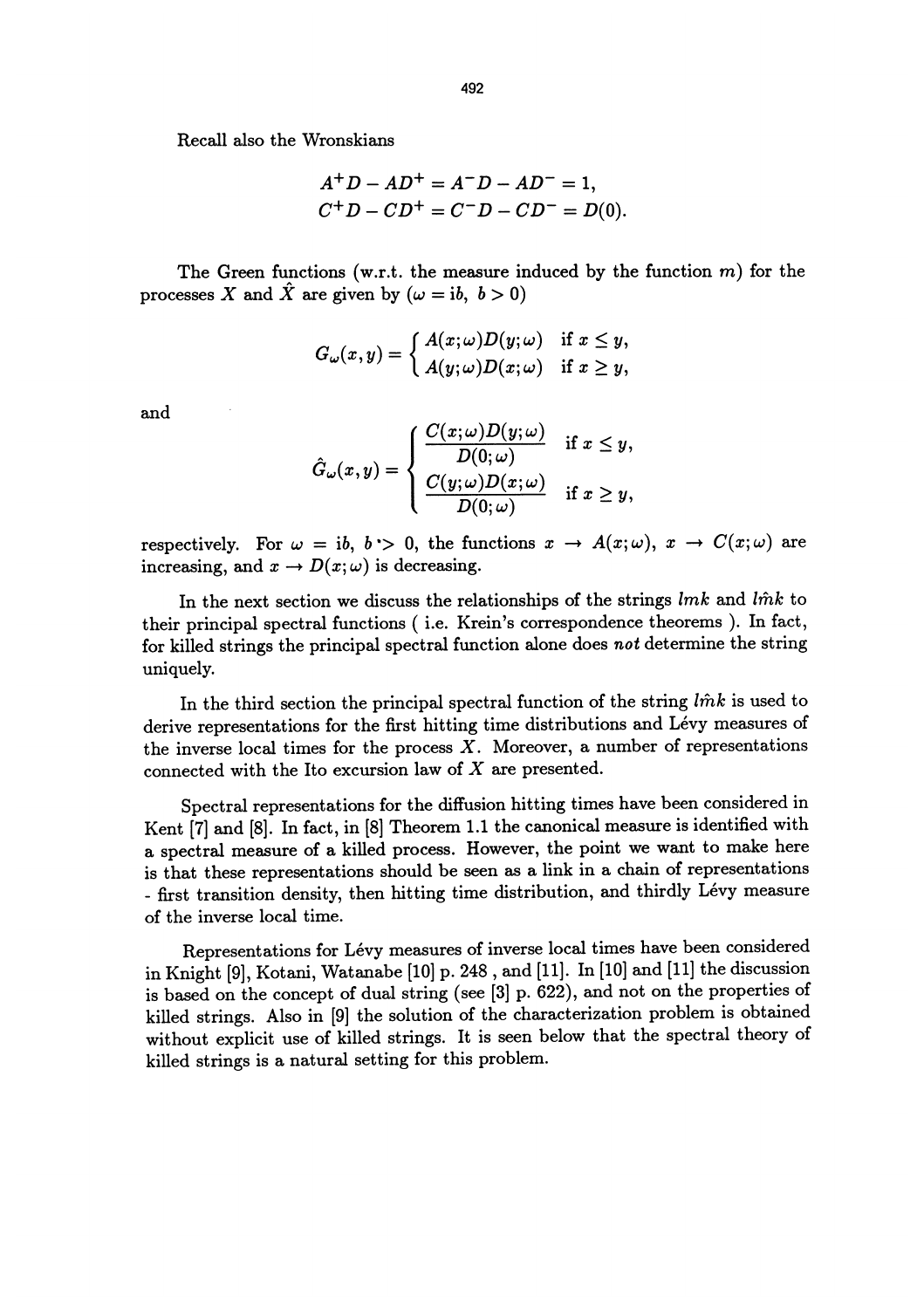### 2. Principal spectral functions for  $lmk$  and  $l\hat{m}k$

We assume that 0 is a point of increase of m and  $m(0) = 0$ . The latter assumption is necessary for  $\hat{D}(G)$  to be dense in M. Probabilistically this means that the inverse local time at zero of the process  $X$  has no drift (see Ito, McKean [4]). A simple condition in terms of the principal spectral function of  $lmk$  for this to hold can be found in  $[3]$  p. 192, and is given in  $(2.3)(ii)$  below.

For the definition of the generalized differential operator  $G$  and the domain  $D_{+}(G)$  see [3] p. 147-149.

2.1 Theorem The operator G acting on the domains (i)  $D(G) := D(G) \cap$  $\mathbf{D}_{+}(G)$  and (ii)  $\mathbf{D}(G) := \mathbf{D}_{-}(G) \cap \mathbf{D}_{+}(G)$  is in both cases self-adjoint and nonpositive for each permissible choice of k,  $0 \le k \le \infty$ .

**Proof** of these well known facts can be found for  $(G, D(G))$  in [3] p. 153-158. The case with  $(G, \hat{D}(G))$  can be proved similarly with obvious modifications and using the amplification in  $[3]$  p. 167.

**Definitions** (i) The odd non-decreasing function  $\Delta$  is a principal spectral function of the string lmk if the Green function  $G_{\omega}$ ,  $\omega^2 \in \mathbb{C}^-$ , can be represented as

(2.1) 
$$
G_{\omega}(x,y) = \frac{1}{\pi} \int_{-\infty}^{+\infty} \frac{A(x;\gamma)A(y;\gamma)}{\gamma^2 - \omega^2} d\Delta(\gamma)
$$

for  $0 \le x, y \le l$ , x and/or  $y = l$  excluded in the singular case  $l + m(l-) = \infty$ .

(ii) The odd non-decreasing function  $\hat{\Delta}$  is a principal spectral function of the

string *link* if the Green function 
$$
\hat{G}_{\omega}
$$
,  $\omega^2 \in \mathbb{C}^-$ , can be represented as  
\n(2.2) 
$$
\hat{G}_{\omega}(x,y) = \frac{1}{\pi} \int_{-\infty}^{+\infty} \frac{C(x;\gamma)C(y;\gamma)}{\gamma^2 - \omega^2} d\hat{\Delta}(\gamma)
$$
\nfor  $0 \leq x, y \leq l$ ,  $y \in \mathbb{R}$ ,  $l = 1, l = 1, l = 1, \dots, l$ .

for  $0 \le x, y \le l$ , x and/or  $y = l$  excluded in the singular case  $l + m(l-) = \infty$ .

The following theorem is a restriction of a deep result of M.G. Krein to the strings  $lmk$  with  $m(0) = 0$ .

2.2 Theorem For lmk there exists a unique principal spectral function  $\Delta$ . It has the properties

(2.3) (i) 
$$
\int_{-\infty}^{+\infty} \frac{d\Delta(\gamma)}{\gamma^2 + 1} < \infty
$$
, (ii)  $\int_{-\infty}^{+\infty} d\Delta(\gamma) = \infty$ .

Conversely, for a given odd non-decreasing function  $\Delta$  with the properties (2.3) there exists a unique string lmk having  $\Delta$  as the principal spectral function.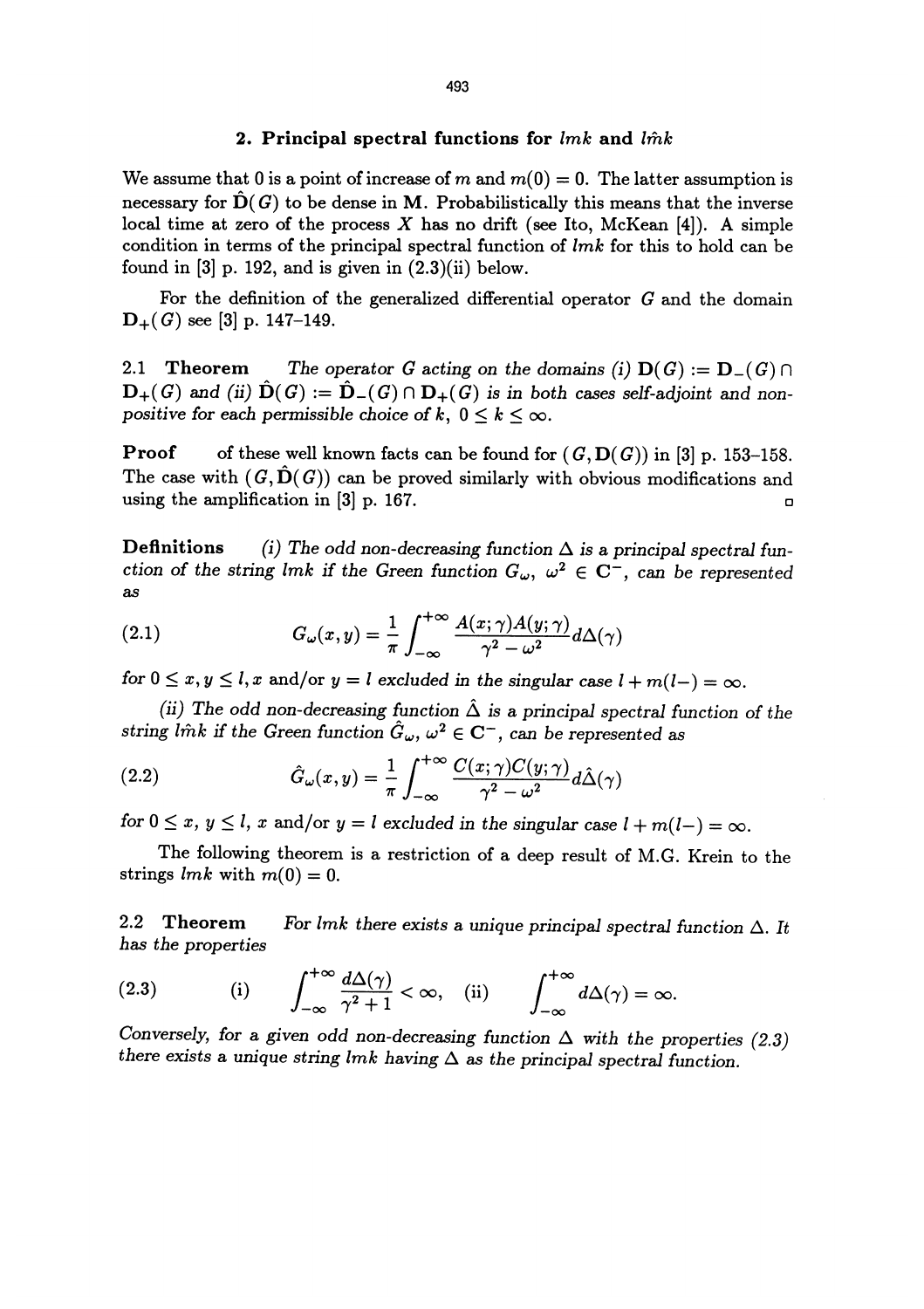**Proof** is given in [5] or [3] (see p. 176). The condition  $(2.3)(ii)$  is due to the  $\text{assumption } m(0) = 0 \text{ (see [3] p. 192)}.$ 

2.3 Theorem For l $\hat{m}k$  there exists a unique principal spectral function  $\hat{\Delta}$  such that  $\theta$  . That is a set of  $\theta$  is a set of  $\theta$  is a set of  $\theta$  is a set of  $\theta$  is a set of  $\theta$  is a set of  $\theta$  is a set of  $\theta$  is a set of  $\theta$  is a set of  $\theta$  is a set of  $\theta$  is a set of  $\theta$  is a set of  $\theta$  is a

(2.4) (i) 
$$
\int_{-\infty}^{+\infty} \frac{d\hat{\Delta}(\gamma)}{\gamma^2(\gamma^2+1)} < \infty
$$
, (ii)  $\int_{-\infty}^{+\infty} \frac{d\hat{\Delta}(\gamma)}{\gamma^2} = \infty$ .

Conversely, for a given odd non-decreasing function  $\hat{\Delta}$  with the properties (2.4) there exists a killed string lm<sup>k</sup> having  $\hat{\Delta}$  as the principal spectral function.

**Proof** The existence and the uniqueness of  $\hat{\Delta}$  with the properties (2.4) is stated in  $[5]$  p. 81-82, and can be proved by modifying the proof for the string  $lmk$  in  $[3]$ p. 176.

For the converse introduce

(2.5) 
$$
\hat{D}(0;\omega) := \int_{-\infty}^{+\infty} \left(\frac{1}{\gamma^2 - \omega^2} - \frac{1}{\gamma^2}\right) d\hat{\Delta}(\gamma),
$$

where  $\omega^2 \in \mathbb{C}^-$ . The function  $\hat{D}$  is well defined by (2.4)(i). Functions representable as in (2.5) are called  $S^{-1}$ - functions in [5] Theorem S1.5.2 . By [5] Lemma S1.5.2 the function

$$
\omega^2 \to D^\star(0;\omega) := -\frac{1}{\hat{D}(0;\omega)}
$$

is an S-function i.e. there exists an odd non-decreasing function  $\Delta$  and a constant  $c > 0$  such that  $(\omega^2 \in \mathbb{C}^-)$ 

$$
D^{\star}(0;\omega)=c+\int_{-\infty}^{+\infty}\frac{d\Delta(\gamma)}{\gamma^2-\omega^2}.
$$

Because  $D^*(0; \omega) \ge 0$  for  $\omega^2 < 0$  it is easily seen that

$$
c = \lim_{\omega^2 \to -\infty} D^{\star}(0; \omega)
$$

(cf. [5] Remark 5.1). Consequently,  $c = 0$  because

$$
\lim_{\omega^2 \to -\infty} \hat{D}(0; \omega) = \lim_{\omega^2 \to -\infty} \int_{-\infty}^{+\infty} \frac{\omega^2}{\gamma^2 (\gamma^2 - \omega^2)} d\hat{\Delta}(\gamma) = -\infty
$$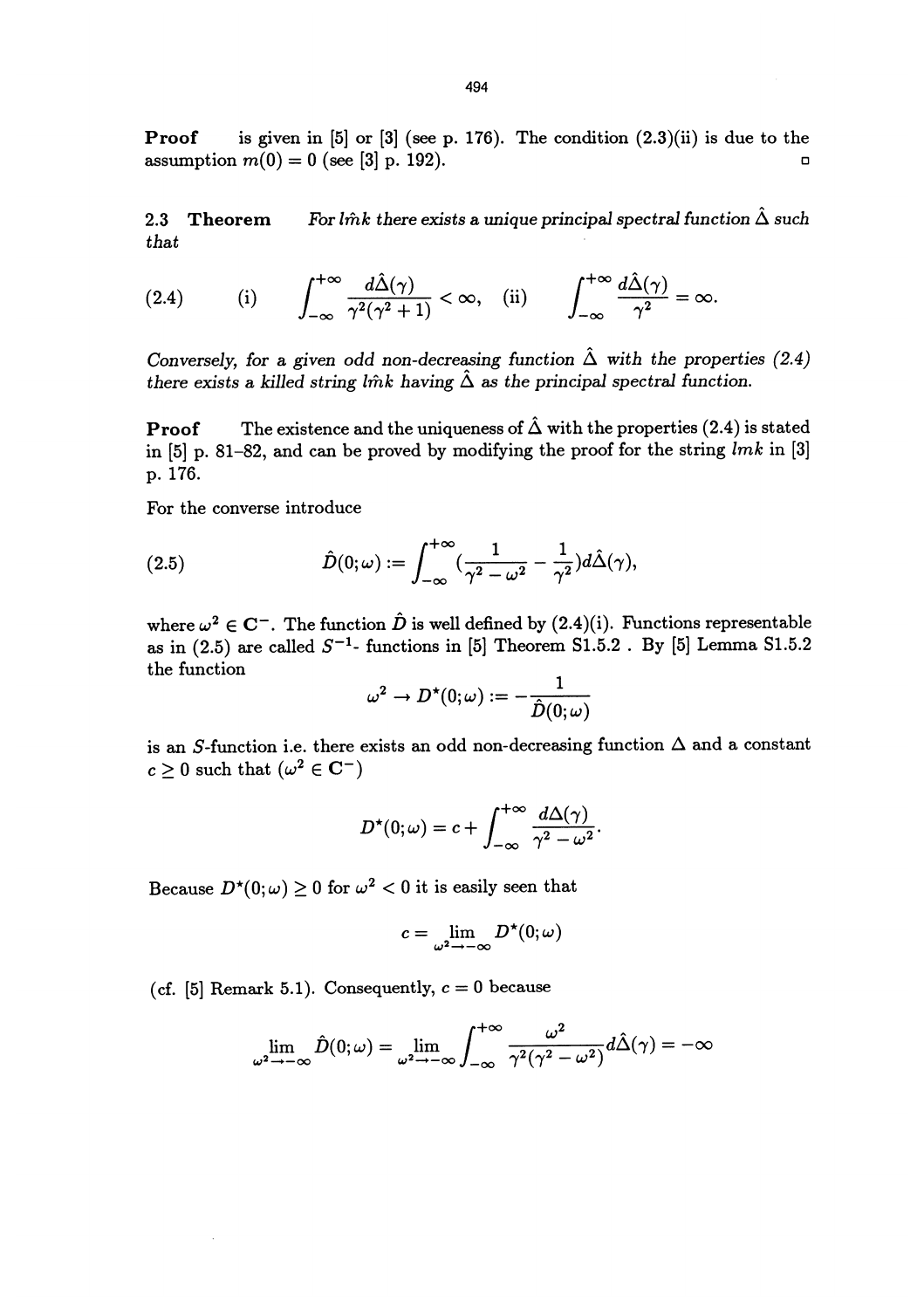by Fatou's lemma and (2.4)(ii). According to Krein's correpondence , i.e. Theorem 2.1 (without (2.3)(ii)), there exists a unique string lmk having  $\Delta$  as the principal spectral function. We claim that for this string  $m(0) = 0$  or equivalently

$$
\int_{-\infty}^{+\infty} d\Delta(\gamma) = \infty.
$$

Assume this is not the case. Then we obtain by monotone convergence

$$
\int_{-\infty}^{+\infty} d\Delta(\gamma) = -\lim_{\omega^2 \to -\infty} \int_{-\infty}^{+\infty} \frac{\omega^2}{\gamma^2 - \omega^2} d\Delta(\gamma)
$$

$$
= -\lim_{\omega^2 \to -\infty} \omega^2 D^*(0; \omega) = \lim_{\omega^2 \to -\infty} \frac{\omega^2}{\hat{D}(0; \omega)}.
$$
But

$$
\lim_{\omega^2 \to -\infty} \frac{\hat{D}(0; \omega)}{\omega^2} = \lim_{\omega^2 \to -\infty} \int_{-\infty}^{+\infty} \frac{d\hat{\Delta}(\gamma)}{\gamma^2(\gamma^2 - \omega^2)} = 0
$$

again by monotone convergence using  $(2.4)(i)$ . Consequently,  $m(0) = 0$ . Next, we claim that the string lmk has infinite length i.e.  $l = \infty$  and/or  $l + k = \infty$ . By [3] p. 192 this is equivalent to

(2.6) 
$$
\lim_{\omega^2 \uparrow 0} D^{\star}(0; \omega) = \frac{1}{\pi} \int_{-\infty}^{+\infty} \frac{d\Delta(\gamma)}{\gamma^2} = +\infty.
$$

The claim (2.6) follows from

$$
\lim_{\omega^2\uparrow 0}\hat{D}(0;\omega)=\lim_{\omega^2\uparrow 0}\int_{-\infty}^{+\infty}\frac{\omega^2}{\gamma^2(\gamma^2-\omega^2)}d\hat{\Delta}(\gamma)=0,
$$

which is obtained using  $(2.4)(i)$  and dominated convergence. From the infinite string  $lmk$ ,  $m(0) = 0$ , we construct the corresponding killed string lmk. This string has  $\Delta$  as the principal spectral function (see [5] p. 82), and the proof is complete.  $\Box$ 

Remarks (i) As is seen from the proof above the function  $\hat{\Delta}$  does not determine the string  $\hat{lmk}$  uniquely. Note also that the quasi diffusion corresponding to the above constructed string lmk is recurrent. We refer to Knight [9] for some constructions of different killed strings with the same principal spectral function. The terminology in [9] is however different.

(ii) It is seen in the next section that the function  $\hat{\Delta}$  can be used to give the spectral representation for the Levy measure of the inverse local time at zero of the process X. Therefore, Theorem 2.2 gives the solution of the characterization problem for inverse local times.

(iii) Note that the condition (2.4)(ii) quarantees that  $0 \in I_m$  for the killed string  $\hat{lmk}$  (see [5] p. 82).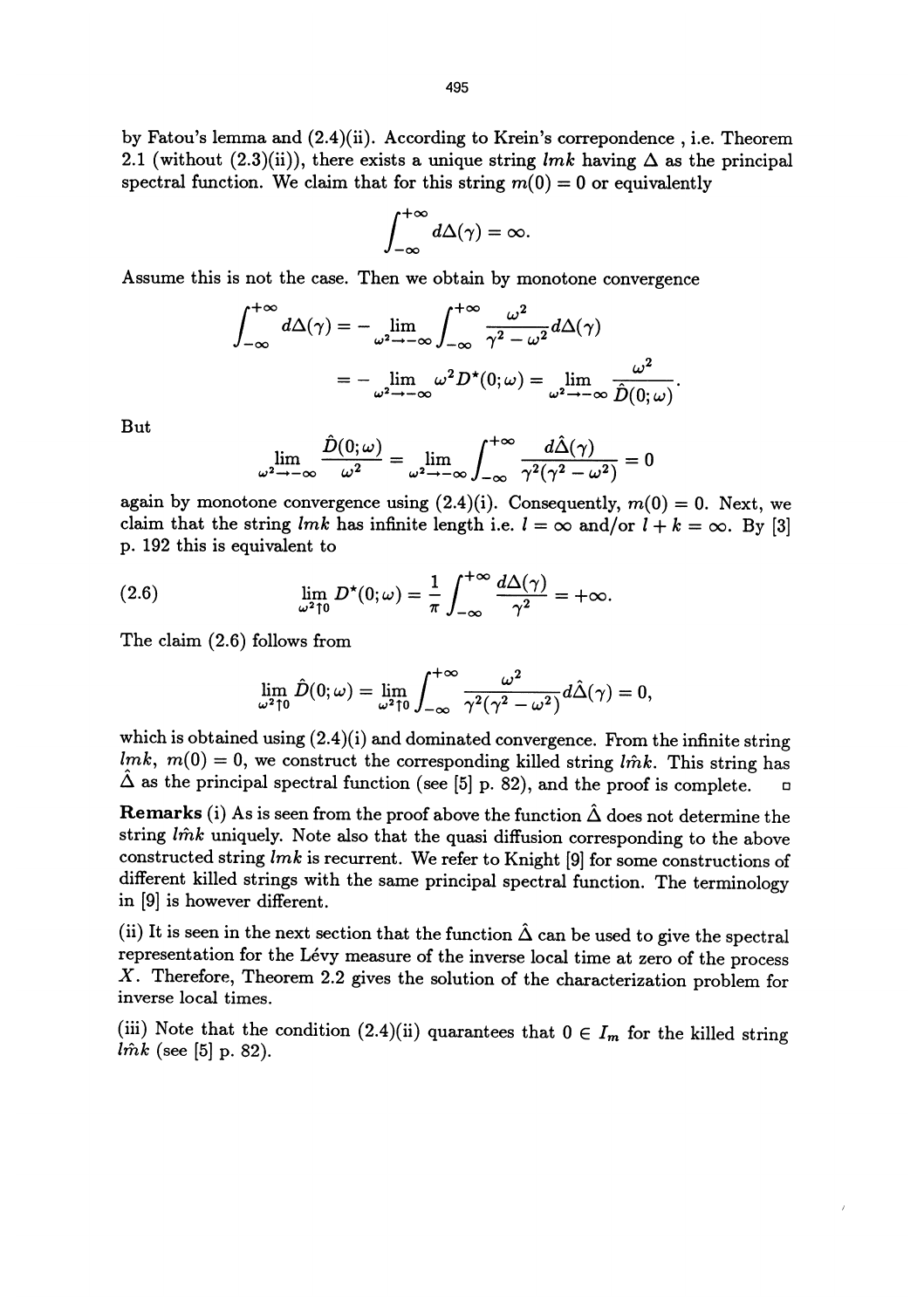### 3. Spectral representations for quasi diffusions

Let X and  $\hat{X}$  be quasi diffusions corresponding to lmk and lm<sup>k</sup>, respectively. Recall the assumption  $m(0) = 0$ . Using the spectral representations for the Green functions it can be proved that the processes X and  $\hat{X}$  have symmetric transition densities (w.r.t. m). These are denoted with p and  $\hat{p}$ , respectively, and are given by

$$
p(t; x, y) = \frac{1}{\pi} \int_{-\infty}^{+\infty} \exp(-\gamma^2 t) A(x; \gamma) A(y; \gamma) d\Delta(\gamma),
$$

(3.1) 
$$
\hat{p}(t;x,y) = \frac{1}{\pi} \int_{-\infty}^{+\infty} \exp(-\gamma^2 t) C(x;\gamma) C(y;\gamma) d\hat{\Delta}(\gamma),
$$

where  $0 \le x, y \le l$ , x and/or  $y = l$  excluded in the case  $l + m(l-) = \infty$ . The functions A,  $\Delta$  and C,  $\hat{\Delta}$  are as in (2.1) and (2.2), respectively.

We use  $(3.1)$  to obtain additional spectral representations for the process X (and  $\hat{X}$ ). All our representations are connected with the Ito excursion law for the excursions from zero. Therefore, it seems to be motivated to derive these using the Ito excursion law as a tool. This approach - after some basic facts from the excursion theory are assumed known - leads quite easily to the results.

Let  $(U, U)$  be an appropriate excursion space for excursions of X from zero. Elements in U are denoted with  $\xi$ . The life time of an excursion, denoted with  $\zeta$ , is infinite if the excursion never returns to 0. In this case there exists a random time point  $t_o$  such that  $\xi_t = \dagger$  for all  $t \geq t_o$ . Here,  $\dagger$  is the cemetary point. The Ito excursion law is denoted with  $\nu$ . For sets in  $U$ , which we are considering, the following description of  $\nu$  is sufficient (see Pitman, Yor [12])

(3.2) 
$$
\nu\{\cdot\} = \lim_{x \downarrow 0} \frac{\hat{\mathbf{P}}_x(\cdot)}{x},
$$

where  $\hat{\mathbf{P}}_x$  is the probability measure associated with  $\hat{X}$  when started from x.

Let  $\tau_0 := \inf\{t : X_t = 0\}$ , and denote the  $P_x$ -density of  $\tau_0$  with  $n_x(\cdot; 0)$ . The notation  $P_x$  is used for the probability measure associated with X when started from x.

3.1 Theorem The function  $n_x(t; 0)$  has the spectral representation

(3.3) 
$$
n_x(t;0) = \frac{1}{\pi} \int_{-\infty}^{+\infty} \exp(-\gamma^2 t) C(x;\gamma) d\hat{\Delta}(\gamma).
$$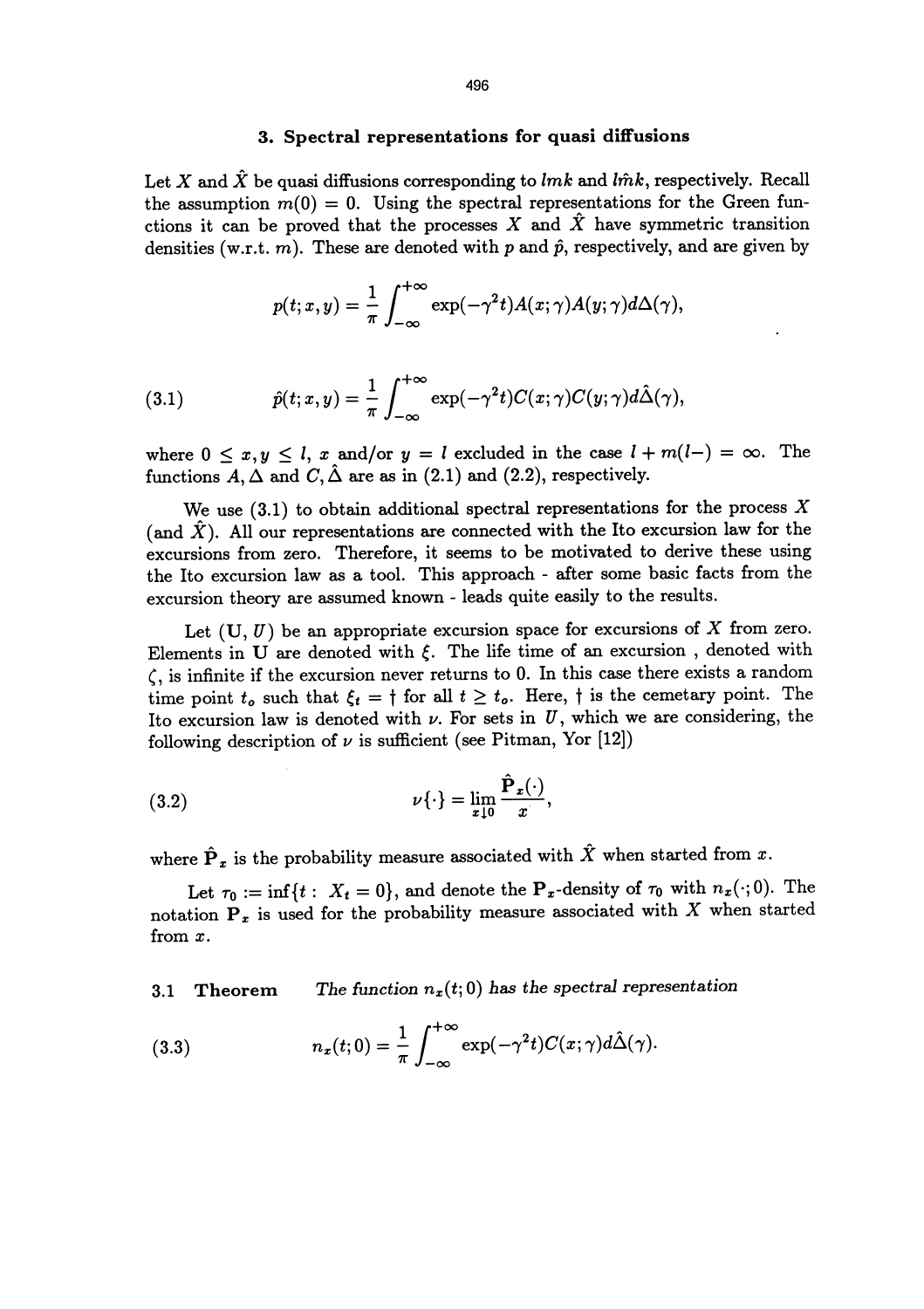Proof Recall (see Getoor [2], and Csaki et.al. [1])

$$
\nu\{\xi_t\in dx\}=n_x(t;0)dm(x).
$$

By  $(3.2)$  we have

$$
\nu\{\xi_t \in dx\} = \lim_{y \downarrow 0} \frac{\hat{\mathbf{P}}_y(\hat{X}_t \in dx)}{y}
$$

Consequently,

(3.4)  

$$
n_x(t;0) = \lim_{y \downarrow 0} \frac{\hat{p}(t;x,y)}{y}
$$

$$
= \lim_{y \downarrow 0} \frac{1}{\pi} \int_{-\infty}^{+\infty} \exp(-\gamma^2 t) C(x;\gamma) \frac{C(y;\gamma)}{y} d\hat{\Delta}(\gamma)
$$

The function  $x \to C(x;\gamma)$  is for every  $\gamma$  the unique solution of the integral equation  $(x \ge 0)$ 

$$
f(x) = x + \gamma^2 \int_0^x dy \int_0^{y+} f(z) dm(z)
$$

(see [5] p. 29-30). Therefore, we can take the limit inside the integral sign in (3.4). This completes the proof.

Remark. The representation (3.3) can also be found - perhaps in a slightly implicit form - in Kent [8].

For  $x \in E$  let  $L^x = \{L_i^x : t \geq 0\}$  be the local time of X at x having the Ito-McKean normalization i.e. for all  $A \in B(E)$ 

$$
\int_0^t 1_A(X_s)ds = \int_A L_t^x dm(x) \quad \text{a.s.}
$$

Consider the local time at 0, and denote it with L. Let  $\alpha$  be the right continu-<br>ous inverse of L. Then  $\alpha$  is an increasing Lévy process with the Lévy-Khintchin representation

(3.5) 
$$
\mathbf{E}_0(\exp(-\lambda \alpha_t)) = \exp(-t(c + \int_{0+}^{+\infty} (1 - \exp(-\lambda u))n(du))),
$$

where  $c := l^{-1}$  in the case  $l+m(l-) = \infty$ , and  $c := (l+k)^{-1}$  in the case  $l+m(l-) <$  $\infty$ , and *n* is the Lévy measure of  $\alpha$ .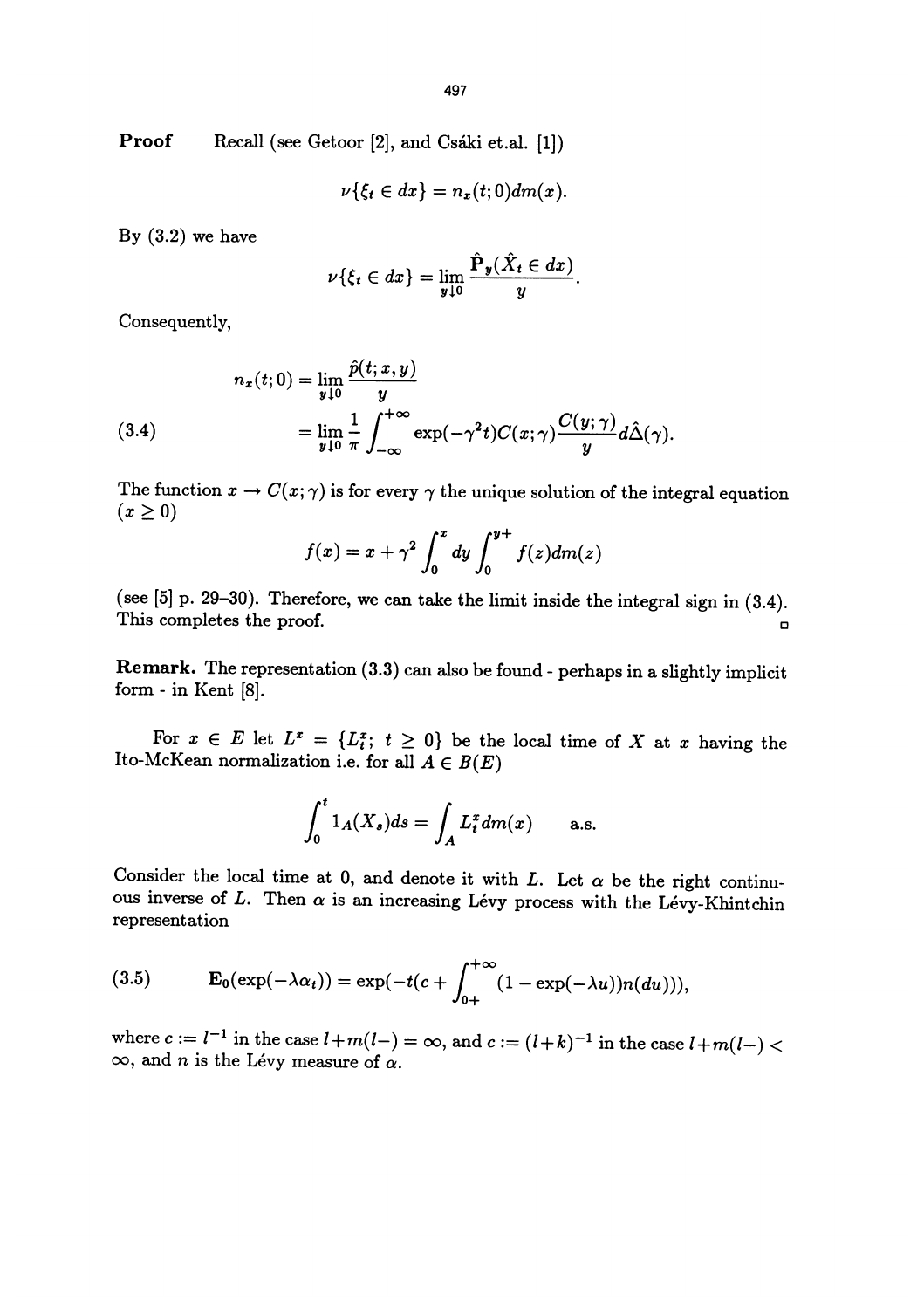3.2 Theorem The measure n in  $(3.5)$  is absolutely continuous w.r.t. the Lebesgue measure, and the density  $n(t)$  has the spectral representation

(3.6) 
$$
n(t) = \frac{1}{\pi} \int_{-\infty}^{+\infty} \exp(-\gamma^2 t) d\hat{\Delta}(\gamma).
$$

Proof It is obvious that

$$
\nu\{\zeta\in dt\}=n(dt).
$$

By  $(3.2)$  we have

$$
\nu\{\zeta \in dt\} = \lim_{x \downarrow 0} \frac{\hat{\mathbf{P}}_x(\tau_0 \in dt)}{x}.
$$

Therefore, consider

$$
n(t) = \lim_{x \downarrow 0} \frac{n_x(t;0)}{x} = \lim_{x \downarrow 0} \frac{1}{\pi} \int_{-\infty}^{+\infty} \exp(-\gamma^2 t) \frac{C(x;\gamma)}{x} d\hat{\Delta}(\gamma)
$$

$$
= \frac{1}{\pi} \int_{-\infty}^{+\infty} \exp(-\gamma^2 t) d\hat{\Delta}(\gamma)
$$

by  $(3.3)$  and a similar argument as in the proof of Theorem 3.1.

Remarks (i) Combining Theorems 2.3 and 3.2 we have a solution of the characterization problem of inverse local times. Note that the condition (2.4)(ii) implies that the measure n has infinite mass i.e.  $\alpha$  is not discrete.

(ii) In Knight [9] a more direct approach is used to solve the characterization problem. This does not seem to give the identification of the representing measure. See also Kotani, Watanabe [10], where the concept of dual string is used.

In the case  $l + m(l-) < \infty$  we consider the decomposition

$$
\nu\{\zeta > t\} = \nu\{\zeta > t, \xi_t = \dagger\} + \nu\{\zeta > t, \xi_t \in E\}.
$$

In fact,  $N_1(t) := \nu\{\zeta > t, \xi_t = \dagger\} = \nu\{\xi_t = \dagger\}$  therefore,  $t \to N_1(t)$  is nondecreasing. The function  $N_2(t) := \nu\{\zeta > t, \xi_t \in E\}$  is non-increasing.

3.3 Proposition The measures induced by the functions  $N_1$  and  $N_2$  are absolutely continuous w.r.t. the Lebesgue measure, and the densities  $n_1(t)$  and  $n_2(t)$ , respectively, have the spectral representations

(3.7) 
$$
n_1(t) = \begin{cases} \frac{1}{\pi k} \int_{-\infty}^{+\infty} \exp(-\gamma^2 t) C(l; \gamma) d\hat{\Delta}(\gamma) & \text{if } 0 < k \leq \infty, \\ -\frac{1}{\pi} \int_{-\infty}^{+\infty} \exp(-\gamma^2 t) C^+(l; \gamma) d\hat{\Delta}(\gamma) & \text{if } k = 0, \end{cases}
$$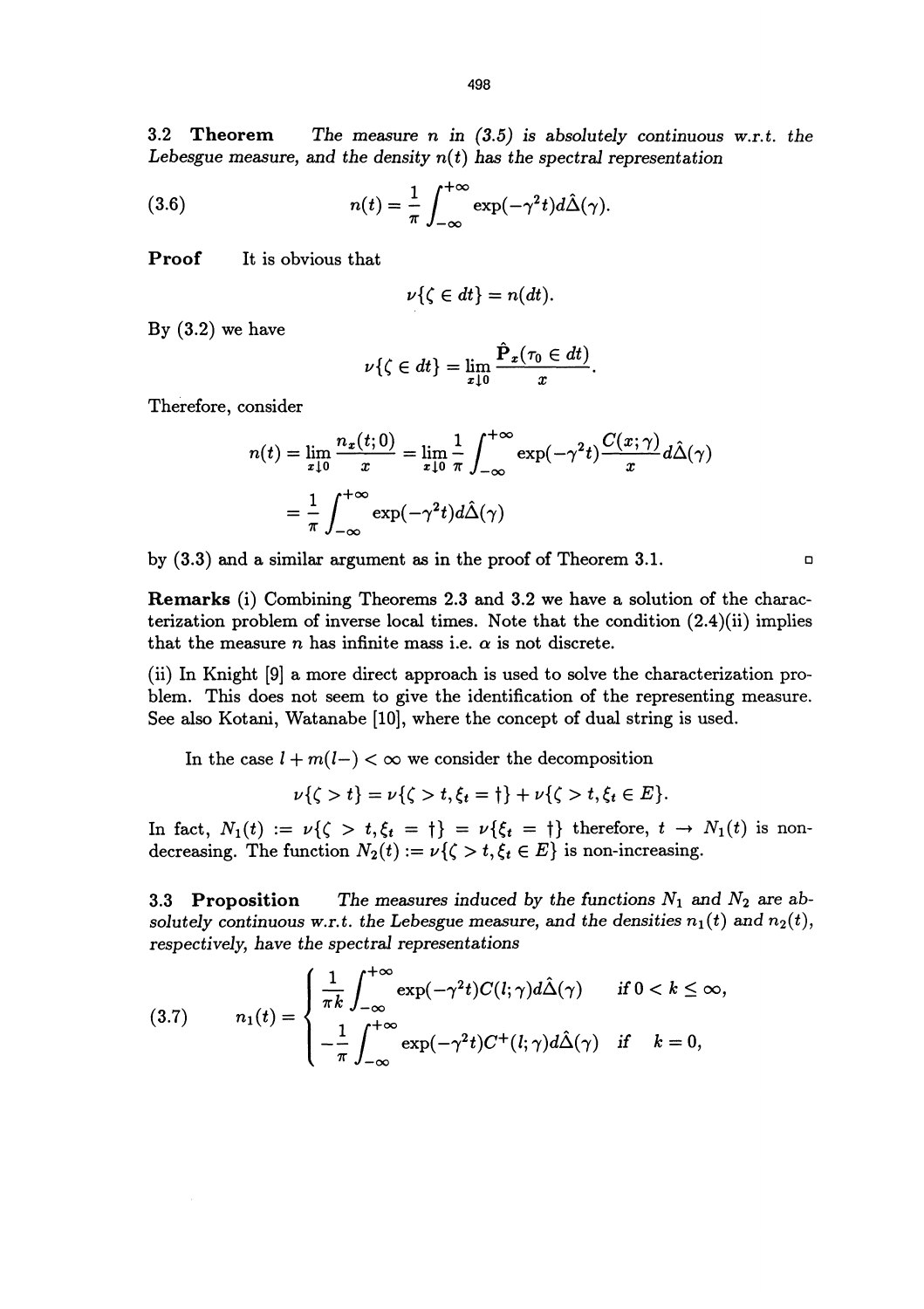and

(3.8) 
$$
n_2(t) = \frac{1}{\pi} \int_{-\infty}^{+\infty} \exp(-\gamma^2 t)(1 - C^+(l; \gamma))d\hat{\Delta}(\gamma).
$$

Proof We have

(3.9) 
$$
\nu\{\zeta > t, \xi_t = \dagger\} = \lim_{x \downarrow 0} \frac{\hat{\mathbf{P}}_x(X_{\zeta-} = l, \zeta < t)}{x},
$$

where on the right hand side in the parentesis we have simplified the notation by omitting "hat":s. In the case  $0 < k < \infty$  we have

$$
\hat{\mathbf{P}}_x(X_{\zeta-}=l,\zeta
$$

(see [4] p. 184), where  $\kappa$  is the killing measure of the process  $\hat{X}$ . Here

$$
\kappa(dy)=\frac{1}{k}\epsilon_l(dy),
$$

where  $\epsilon_l$  is Dirac's measure at *l*. This leads to (3.7). In the case  $k = \infty$  the point *l* is reflecting and the left hand side of (3.9) equals zero. Hence, (3.7) holds even for  $k = \infty$ . For  $k = 0$  we have

$$
\hat{\mathbf{P}}_x(X_{\zeta-}=l,\zeta
$$

and

$$
n_x(s; l) = \lim_{y \uparrow l} -\frac{\hat{p}(s; x, y)}{l-y},
$$

which leads to (3.7). For (3.8) consider

$$
N_2(t) := \nu\{\zeta > t, \xi_t \in E\} = \int_E n_x(t;0)dm(x)
$$
  
= 
$$
\int_E dm(x) \frac{1}{\pi} \int_{-\infty}^{+\infty} d\hat{\Delta}(\gamma) \exp(-\gamma^2 t) C(x;\gamma)
$$
  
= 
$$
\frac{1}{\pi} \int_{-\infty}^{+\infty} d\hat{\Delta}(\gamma) \exp(-\gamma^2 t) \int_E dm(x) C(x;\gamma),
$$

where the change of the order of the integration is permitted because  $l+m(l-) < \infty$ . We may also differentiate under the integral sign to obtain

$$
n_2(t) = \frac{1}{\pi} \int_{-\infty}^{+\infty} d\hat{\Delta}(\gamma) \exp(-\gamma^2 t) \int_E dm(x) \gamma^2 C(x; \gamma)
$$
  
= 
$$
\frac{1}{\pi} \int_{-\infty}^{+\infty} \exp(-\gamma^2 t) (1 - C^+(l; \gamma) d\hat{\Delta}(\gamma)),
$$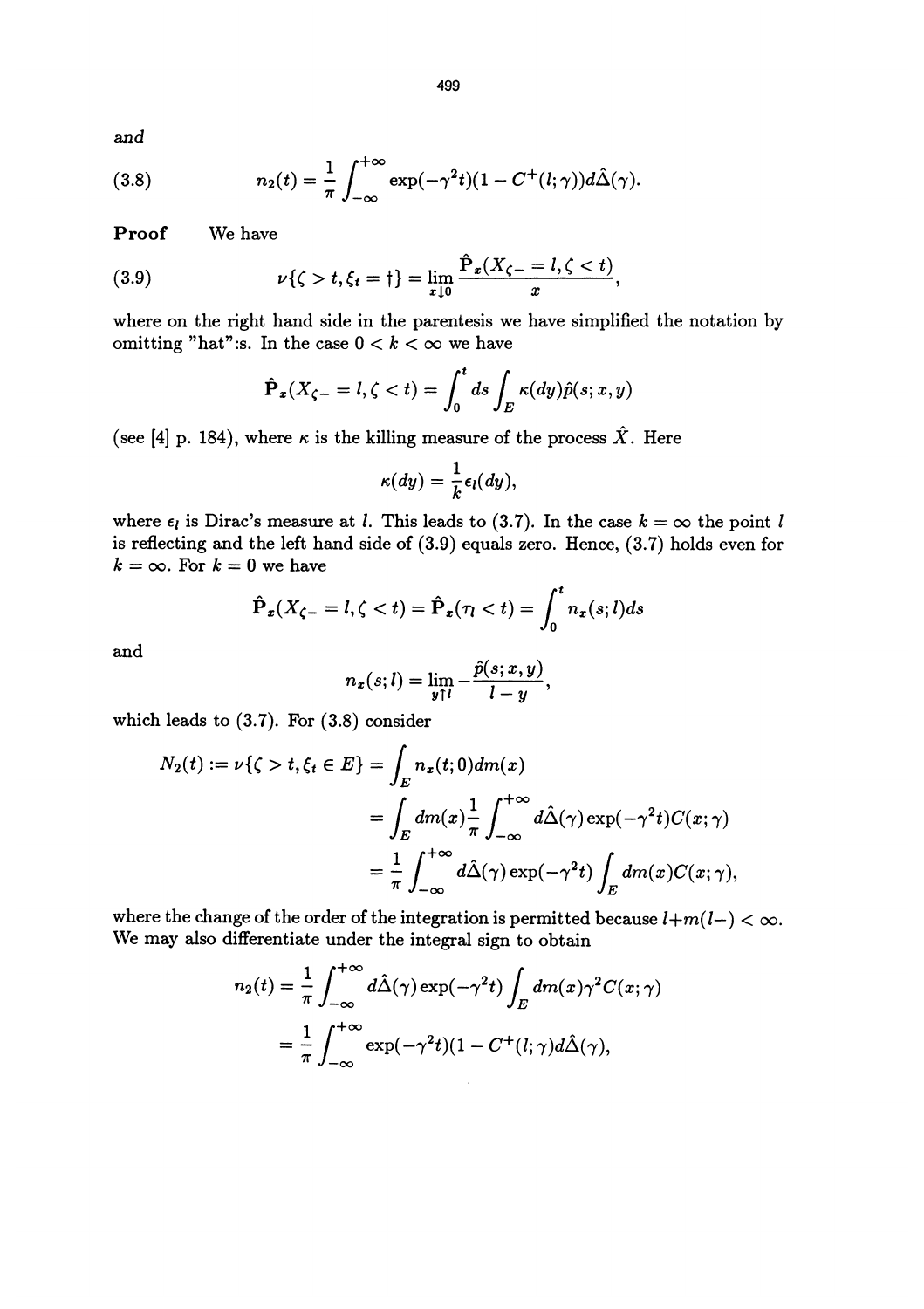where we have used the fact that  $C(\cdot; \gamma)$  is a solution of  $Gu = -\gamma^2 u$ . The proof is complete. complete.  $\Box$ 

Remark. Making use of the boundary condition

$$
kC^+(l;\gamma)+C(l;\gamma)=0
$$

it is seen (cf. (3.6)) that

$$
n(t) = n_2(t) - n_1(t),
$$

which is quite obvious.

We conclude by presenting a more implicit spectral representation connected with the Ito excursion law of the maximum,  $M$ , of an excursion. For this consider the process X killed when it hits a given point  $x \in E$ ,  $x > 0$ . Denote this process with  $X^x$  and let  $X_0^x = y < x$ . Further, denote with  $n^x$  the density of the Levy measure for the inverse local time at zero of the process  $X^x$ .

3.4 Proposition Let  $n(t)$  be as in 3.2 Proposition and  $n^x(t)$  as above. Then

$$
\nu\{\zeta \in du, M \ge x\} = (n(u) - n^x(u))du,
$$
  

$$
\nu\{\zeta = \infty\} = \frac{1}{l+k}, \qquad \nu\{M \ge x\} = \frac{1}{x},
$$

and

$$
\nu\{\zeta<\infty,M\geq x\}=\frac{1}{x}-\frac{1}{l+k}.
$$

**Proof** We use the formula  $(x \in E, x > 0)$ 

(3.10) 
$$
\nu\{\zeta \in dt, M \geq x\} = \frac{dt}{x} \int_0^t n_0^{\dagger}(s; x) n_x(t - s; 0) ds,
$$

where

$$
n_0^\uparrow(\cdot;x):=\lim_{\boldsymbol{y}\downarrow 0} \frac{x}{y} n_{\boldsymbol{y}}(\cdot;x)
$$

i.e.  $n^{\dagger}$  is the first hitting time density for the process  $\hat{X}$  conditioned never to hit 0. The formula (3.10) is a straight forward generalization of the corresponding formula for a Brownian motion (see [13]). Taking the Laplace transforms in  $u$  on the both sides of (3.10) we obtain

$$
\nu\{\exp(-\lambda^2\zeta); M \ge x\} = \frac{1}{x} \frac{x}{C(x;\lambda)} \frac{D(x;\lambda)}{D(0;\lambda)}
$$

$$
= \frac{A(x;\lambda)}{C(x;\lambda)} - \frac{1}{D(0;\lambda)},
$$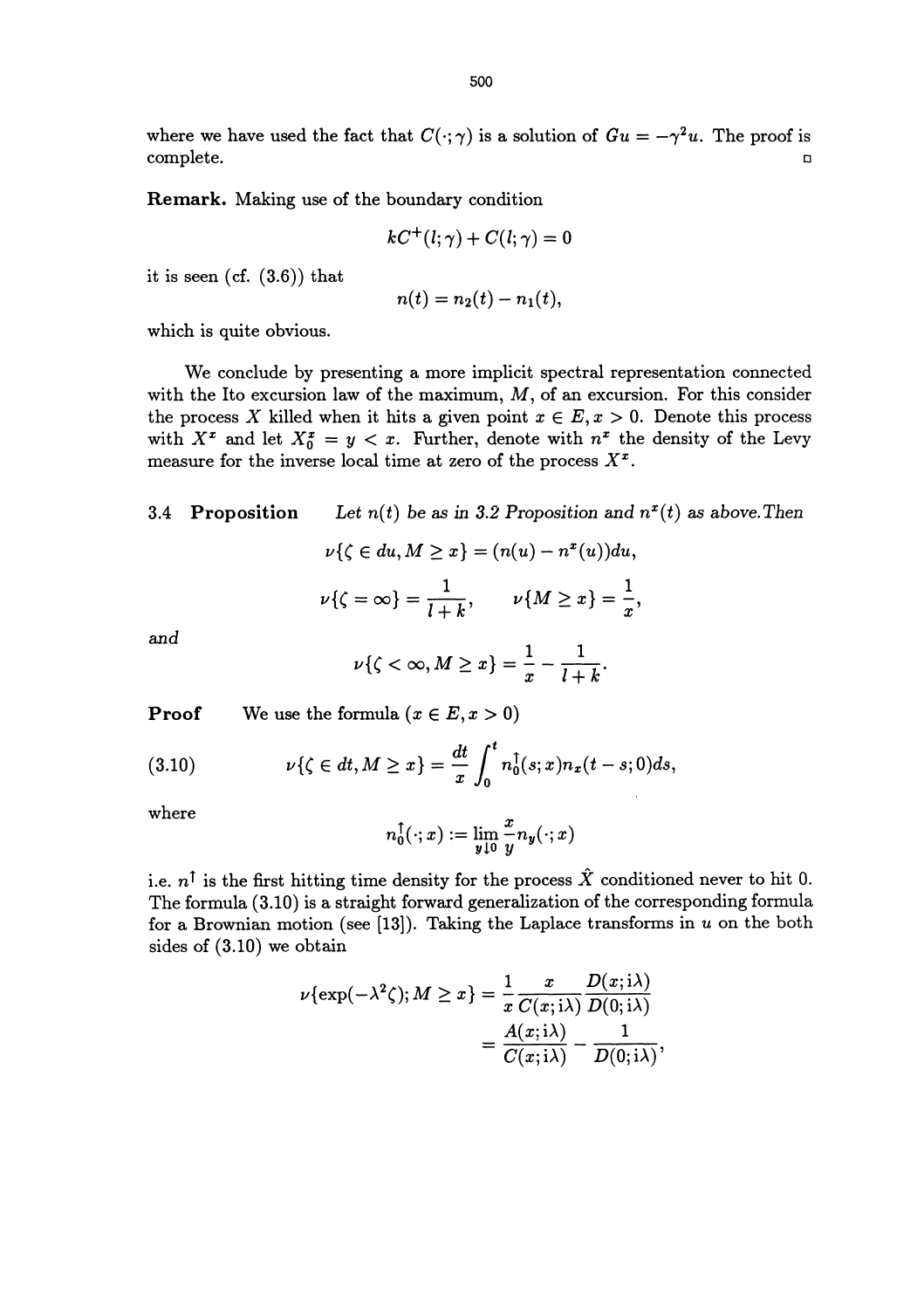where we have used the definition of  $D$  (see [3] p. 175). Further, (see [3] p. 172)

$$
-\frac{1}{D^x(0;\mathrm{i}\lambda)}=-\frac{A(x;\mathrm{i}\lambda)}{C(x;\mathrm{i}\lambda)},
$$

where  $D^x$  is "the function  $D^y$  for the string *lmk*,  $l = x$ ,  $k = 0$ , i.e. for the process  $X^x$ . From [5] p. 82

$$
-\frac{1}{D^x(0; i\lambda)} = -\frac{1}{x} + \frac{1}{\pi} \int_{-\infty}^{+\infty} \left(\frac{1}{\gamma^2 + \lambda^2} - \frac{1}{\gamma^2}\right) d\hat{\Delta}^x(\gamma)
$$

$$
= -\frac{1}{x} - \int_0^{\infty} (1 - \exp(-\gamma^2 u)) n^x(u) du
$$

by Fubini's theorem and (3.6). Similarly, using  $\lim_{\lambda\to 0} D(0; i\lambda) = l + k$ , we obtain

$$
-\frac{1}{D(0;\mathrm{i}\lambda)}=-\frac{1}{l+k}-\int_0^\infty(1-\exp(-\gamma^2u))n(u)du.
$$

Consequently,

$$
\nu\{\exp(-\lambda^2\zeta); M \ge x\} = \nu\{\exp(-\lambda^2\zeta); \zeta < \infty, M \ge x\}
$$
\n
$$
= -\frac{1}{l+k} + \frac{1}{x} - \int_0^\infty (1 - \exp(-\gamma^2 u))(n(u) - n^x(u))du.
$$

Letting  $\lambda \rightarrow 0$  we obtain

$$
\nu\{\zeta<\infty,\ M\geq x\}=\frac{1}{x}-\frac{1}{l+k}
$$

because

$$
\lim_{\lambda \to 0} \int_0^\infty (1 - \exp(-\gamma^2 u)) n(u) du = \lim_{\lambda \to 0} \int_0^\infty (1 - \exp(-\gamma^2 u)) n^x(u) du = 0.
$$

Consequently,

$$
\nu\{\exp(1-\lambda^2\zeta); \zeta<\infty,M\geq x\}=\int_0^\infty(1-\exp(-\gamma^2u))(n(u)-n^x(u))du,
$$

which gives

$$
\nu\{\zeta \in du, M \geq x\} = (n(u) - n^x(u))du.
$$

Finally, from the description of  $X$  as a random time change of a Brownian motion it follows

$$
\nu\{\zeta=\infty\}=\frac{1}{l+k}.
$$

The proof is complete.

Remarks (i) Note also the formulae

$$
\nu\{\zeta<\infty, \; M=l\}=\frac{k}{l(l+k)},
$$